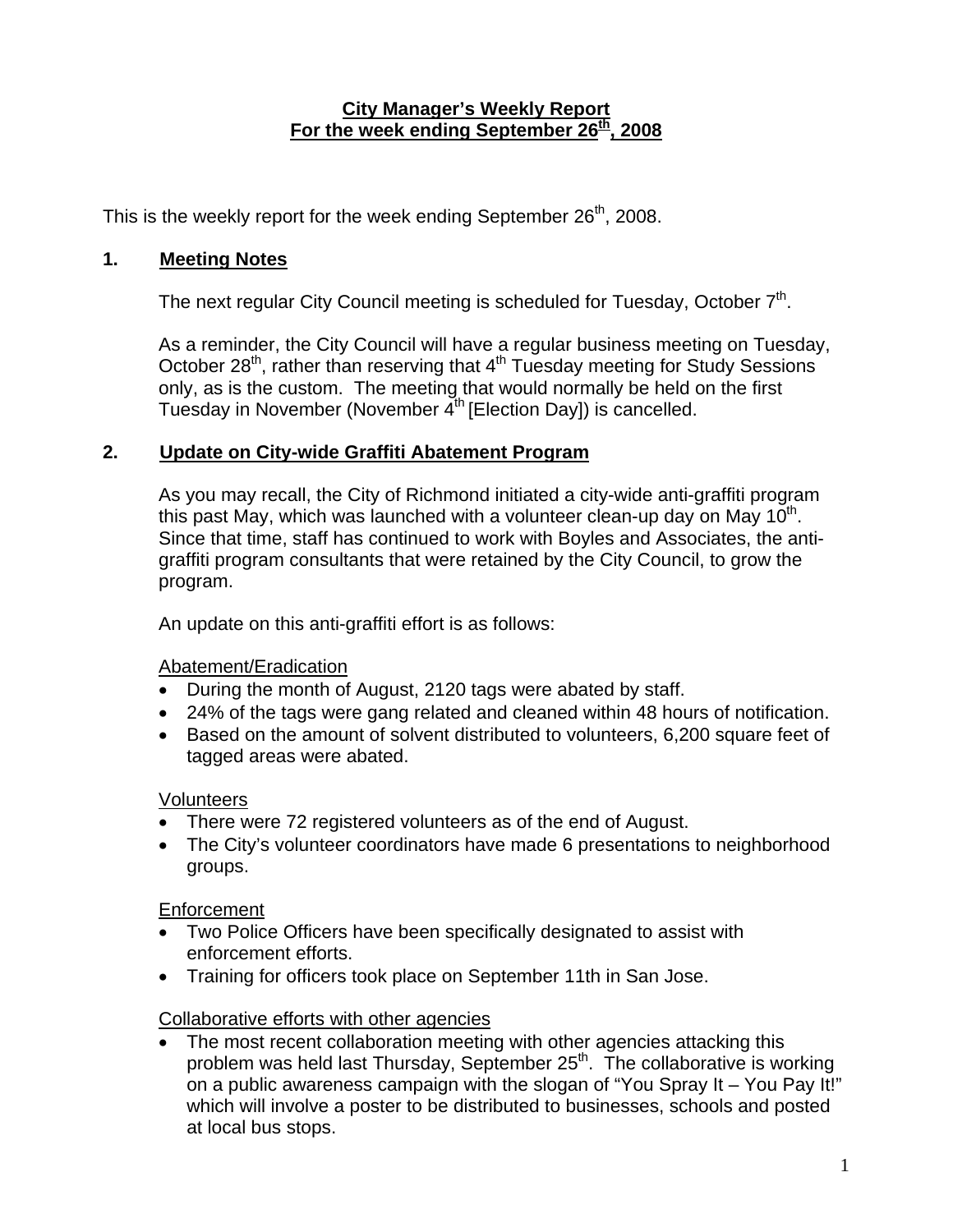- Caltrans will develop an abatement plan for structures along I-80 and I-580 within the Richmond boundary lines.
- The Railroad will provide a flagman on the first Tuesday of the month and allow trained city staff to abate graffiti.

#### Outreach Efforts

- An information table will be available during the Home Front Festival in October.
- The program will continue to participate with the One Block at a Time initiative.
- Information on the program was distributed at National Night Out.

Trina Jackson, working in the City Manager's office, has done an excellent job coordinating this program in its beginning stages. Among the next steps are to:

- Contact the Chamber of Commerce to solicit increased participation from the business sector.
- Send code enforcement notification letters to private property owners to inform them of the City's abatement policy.
- Send appreciation certificates to three outstanding volunteers

Finally, the Keep America Beautiful Campaign has been in contact with Boyles and Associates and is apparently interested in funding a litter abatement program in the City of Richmond.

We will keep you informed as these efforts continue.

#### **3. Investment of City's OPEB Funds**

Earlier this year, the City Council authorized a contract with Public Agency Retirement Services (PARS) to invest funds with Union Bank/HighMark Money Market Funds, for the purpose of funding the City's Other Postemployment Benefits (OPEBs). With the recent events occurring in the capital market, in particular with Money Market Funds, HighMark Capital Management has reassured all investors that there are no funds invested in Lehman Brothers Holdings or American International Group (AIG), or in sub-prime mortgages. The City's current investment with HighMark Capital is \$3.7 million.

### **4. City Receives Grant to Develop a Pedestrian Master Plan**

The Engineering Department, in partnership with Contra Costa Health Services, received confirmation from the California Department of Transportation that the City has been awarded a \$250,000 Environmental Justice: Context-Sensitive Planning Grant for FY 2008-09. This grant will enable the City to develop an overall pedestrian master plan that will conform to our new General Plan. The grant requires community involvement, so there will be a series of community workshops to help create this master plan. The scope of the project will also include conducting a City wide survey of sidewalk and crosswalk conditions, as well as mapping out wheelchair ramp locations and ADA accessible routes. The goal is to make pedestrian mobility safer, eliminate restricted access gaps and create a more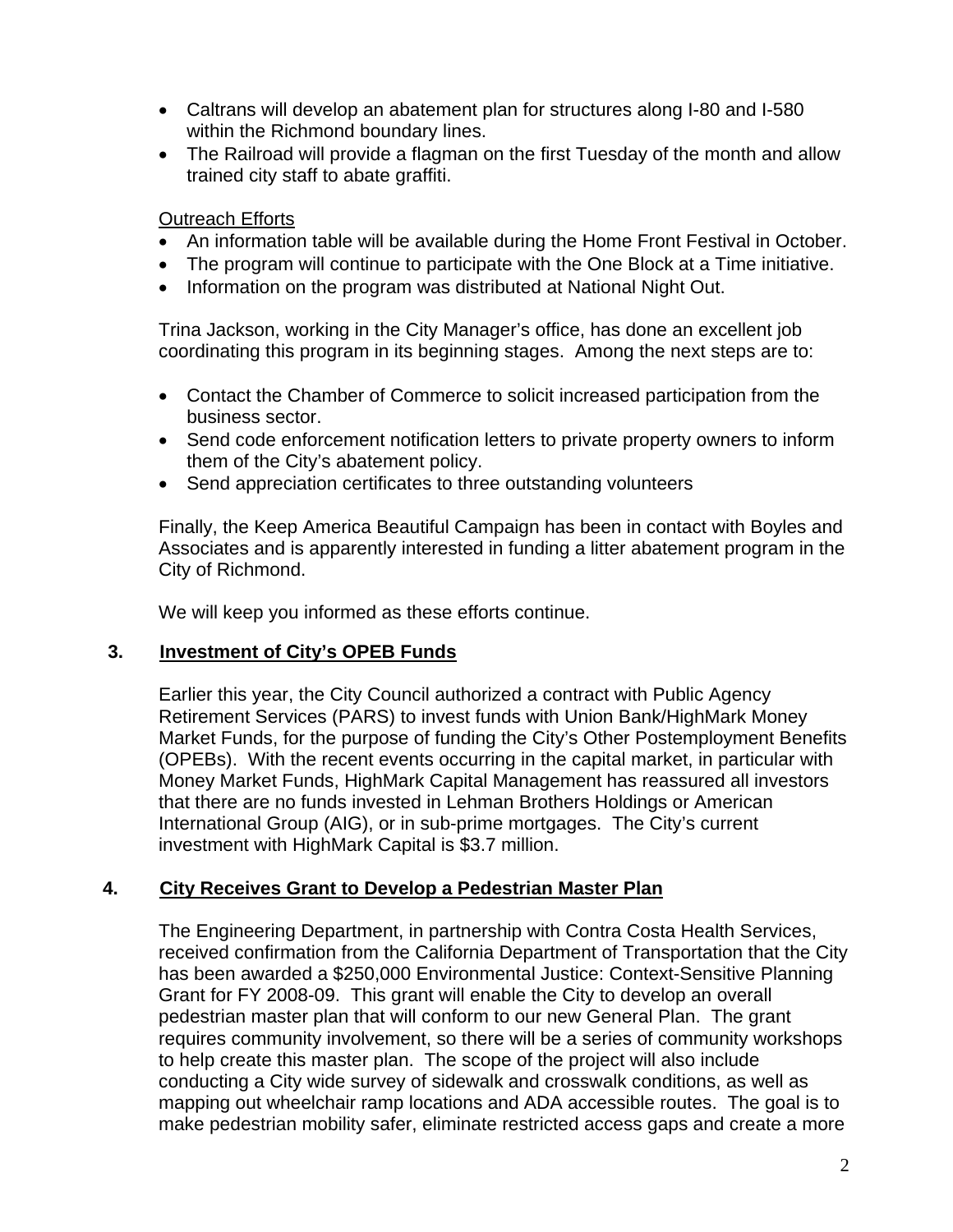livable community. The City has committed \$25,000 as a match towards this project. The contract is scheduled to be executed in January 2009 with the project starting in March 2009 and being completed by February 2011.

### **5. City Receives Grant from the West Contra Costa Integrated Waste Management Authority to Assist in "Greening" the Richmond City Offices**

The City staff is continuing to implement new internal policies and practices that are designed to reduce the organization's impact on the environment. One key element in this strategy is to improve citywide waste reduction, and the City was just provided with an \$8,142 grant from the West Contra Costa Integrated Waste Management Authority to assist in these efforts.

A recent assessment of the City's waste reduction practices revealed that:

- There are an insufficient number of recycling bins in workspaces and inadequate information about how to direct materials — 28% of employees surveyed indicated that they did not have a recycling bin in their work station and 42% said that they did not know that they could commingle all recyclables in the bins.
- There is no established recycling program for City-generated universal wastes.
- Disposable dishware, which is not recycled or composted in the City of Richmond, is prevalently used in City buildings, and
- There is potential for on-site diversion of the food waste generated in select City buildings.

To help address the problem of an insufficient number of bins, the City procured approximately 300 desk-side recycling bins and 50 larger recycling tubs from the West Contra Costa Integrated Waste Management Authority.

The recently awarded grant will assist the City in:

- Developing a recycling policy to define expectations for employee participation;
- Providing desk side recycling containers and labels indicating recyclable materials;
- Designating a recycling drop off station for batteries, fluorescent lights/bulbs, electronic waste and printer cartridges in all applicable City buildings;
- Providing resources to maintenance staff to facilitate the collection of recyclables;
- Providing reusable dishware and washing supplies to all City offices;
- Providing worm compost bins to divert food waste in seven City buildings;
- Developing an ongoing outreach campaign on waste reduction for employees.

We will track the process and keep you informed.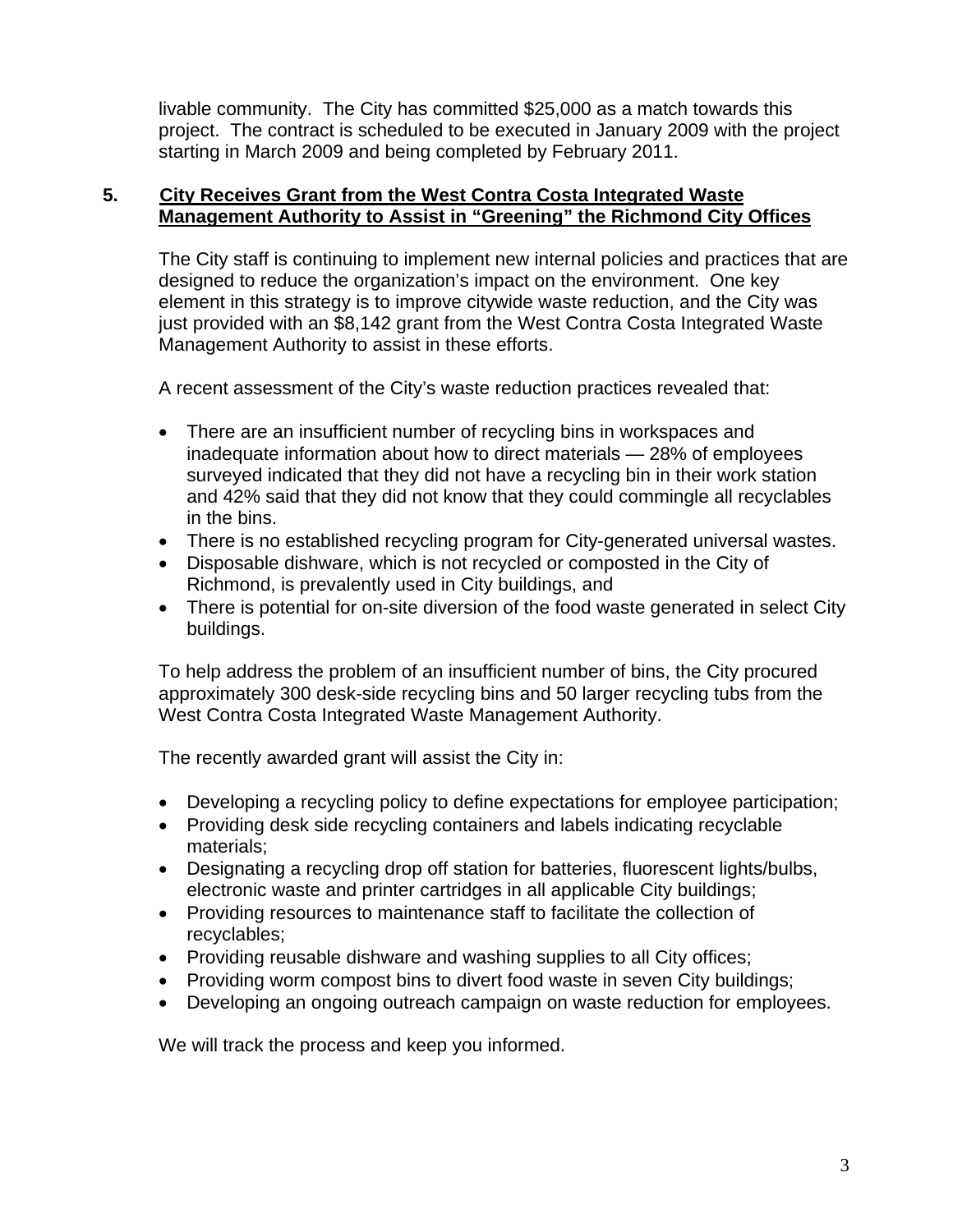# **6. Richmond Fire Department to Participate in LUCAS Project**

The Fire Department has been chosen by Contra Costa County Emergency Medical Services to participate in the LUCAS Project. This project involves testing a new innovation in cardio pulmonary resuscitation (CPR) called a LUCAS device, which is an air actuated tool designed to perform chest compressions during CPR. The beauty of this device is that it can continually perform compressions at a preset depth and at the recommended number of compressions per minute, thus facilitating more effective and efficient CPR. The Department will initially be testing the device on two engine companies, and, if all goes well, it is anticipated that all of the City's engines will eventually be so equipped.

### **7. Public Works Paving Progress**

Last week, the Public Works Department completed the resurfacing of Esmond Avenue from 13th Street to 23rd Street. This week, City crews will resurface around the Pt. Richmond Plaza, including Washington Avenue, Park Place, and West Richmond Avenue.

### **8. Office of Neighborhood Safety (ONS) Update**

This past week, ONS staff met with administrators at San Quentin State Prison in an effort to create a partnership that will strengthen and improve ONS capacity to facilitate violence prevention and intervention activities within the walls of the prison that may result in having a positive impact on public safety in Richmond. Currently, ONS is committed to working with the Richmond Project, a prison support group for men returning to Richmond. The Richmond Project has asked ONS to assist them in creating a strategic plan, and provide opportunities for the group of men inside the prison who will return to Richmond to connect with public and community-based service providers prior to release.

### **9. Neighborhood Change Agent (NCA) (Street Outreach) Update**

- In September, partnering with the City's regional parole office, NCA's provided follow-up support to more than 30 formerly incarcerated people. The support has included intensive case mentoring, transportation support, accompanying and referring individuals to the Department of Motor Vehicles (obtaining appropriate identification), county and community based social services, employment agencies such as Richmond Works, Eastbay Works, Allen Temple, Laborers Unions, Labor Ready, etc. NCA's have participated in case planning sessions with parolees and their parole agents. ONS support has also been extended to spouses (significant others) and to the children of this group of ONS clients.
- From May 2008 through September 2008, NCA's have provided case management assistance to more than 140 clients in its combined street outreach and re-entry based efforts. During this same period, NCA's have made more than 200 street and school-based contacts, and 150 re-entry based